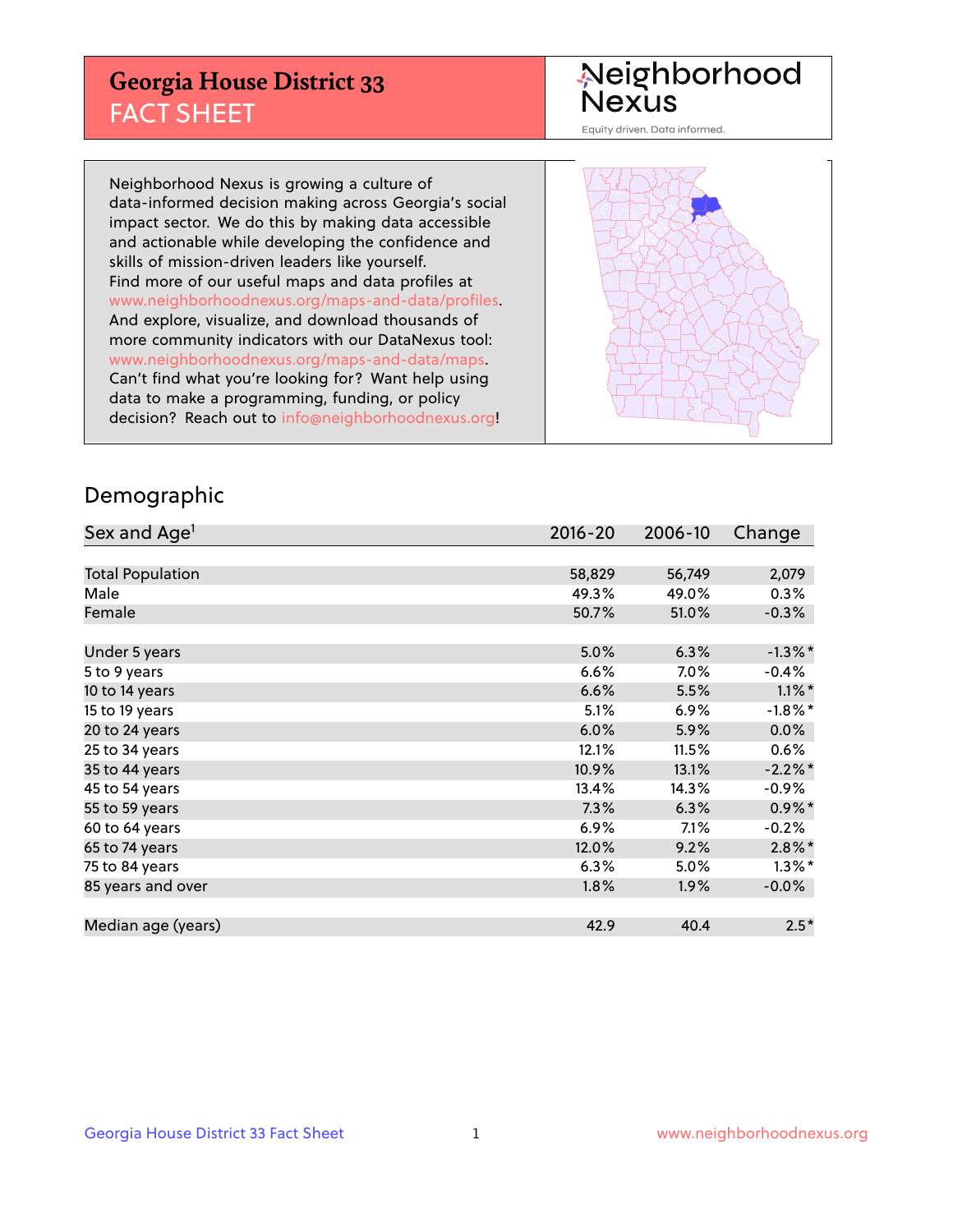## Demographic, continued...

| Race <sup>2</sup>                                            | $2016 - 20$    | 2006-10 | Change     |
|--------------------------------------------------------------|----------------|---------|------------|
| <b>Total population</b>                                      | 58,829         | 56,749  | 2,079      |
| One race                                                     | 98.2%          | 99.0%   | $-0.8\%$ * |
| White                                                        | 81.9%          | 85.3%   | $-3.4\%$ * |
| <b>Black or African American</b>                             | 13.1%          | 12.4%   | 0.7%       |
| American Indian and Alaska Native                            | 0.4%           | 0.1%    | 0.2%       |
| Asian                                                        | 0.9%           | 0.3%    | 0.6%       |
| Native Hawaiian and Other Pacific Islander                   | 0.0%           | 0.1%    | $-0.1%$    |
| Some other race                                              | 1.9%           | 0.8%    | $1.1\%$ *  |
| Two or more races                                            | 1.8%           | 1.0%    | 0.8%       |
| Race alone or in combination with other race(s) <sup>3</sup> | $2016 - 20$    | 2006-10 | Change     |
|                                                              |                |         |            |
| Total population                                             | 58,829         | 56,749  | 2,079      |
| White                                                        | 83.6%          | 86.2%   | $-2.6\%$ * |
| <b>Black or African American</b>                             | 13.9%          | 13.0%   | 0.9%       |
| American Indian and Alaska Native                            | 0.8%           | 0.4%    | 0.4%       |
| Asian                                                        | 1.4%           | 0.4%    | $1.0\%$ *  |
| Native Hawaiian and Other Pacific Islander                   | 0.0%           | 0.1%    | $-0.1%$    |
| Some other race                                              | 2.2%           | 0.9%    | $1.2\%$ *  |
|                                                              |                |         |            |
| Hispanic or Latino and Race <sup>4</sup>                     | $2016 - 20$    | 2006-10 | Change     |
| Total population                                             | 58,829         | 56,749  | 2,079      |
| Hispanic or Latino (of any race)                             | 4.7%           | 2.6%    | $2.1\%$ *  |
| Not Hispanic or Latino                                       | 95.3%          | 97.4%   | $-2.1%$    |
| White alone                                                  | 79.8%          | 83.4%   | $-3.7\%$ * |
| Black or African American alone                              | 13.0%          | 12.3%   | 0.7%       |
|                                                              |                |         |            |
| American Indian and Alaska Native alone                      | 0.1%           | 0.1%    | $-0.1%$    |
| Asian alone                                                  | 0.9%           | 0.3%    | 0.5%       |
| Native Hawaiian and Other Pacific Islander alone             | 0.0%           | 0.1%    | $-0.1%$    |
| Some other race alone                                        | 0.0%           | 0.1%    | $-0.1%$    |
| Two or more races                                            | 1.6%           | 1.0%    | 0.6%       |
| U.S. Citizenship Status <sup>5</sup>                         | $2016 - 20$    | 2006-10 | Change     |
|                                                              |                | 1,200   | 360        |
| Foreign-born population<br>Naturalized U.S. citizen          | 1,560<br>46.0% | 27.8%   | 18.2%      |
|                                                              |                |         |            |
| Not a U.S. citizen                                           | 54.0%          | 72.2%   | $-18.2%$   |
| Citizen, Voting Age Population <sup>6</sup>                  | $2016 - 20$    | 2006-10 | Change     |
| Citizen, 18 and over population                              | 45,524         | 42,798  | 2,726*     |
| Male                                                         | 48.4%          | 48.1%   | 0.3%       |
| Female                                                       | 51.6%          | 51.9%   | $-0.3%$    |
|                                                              |                |         |            |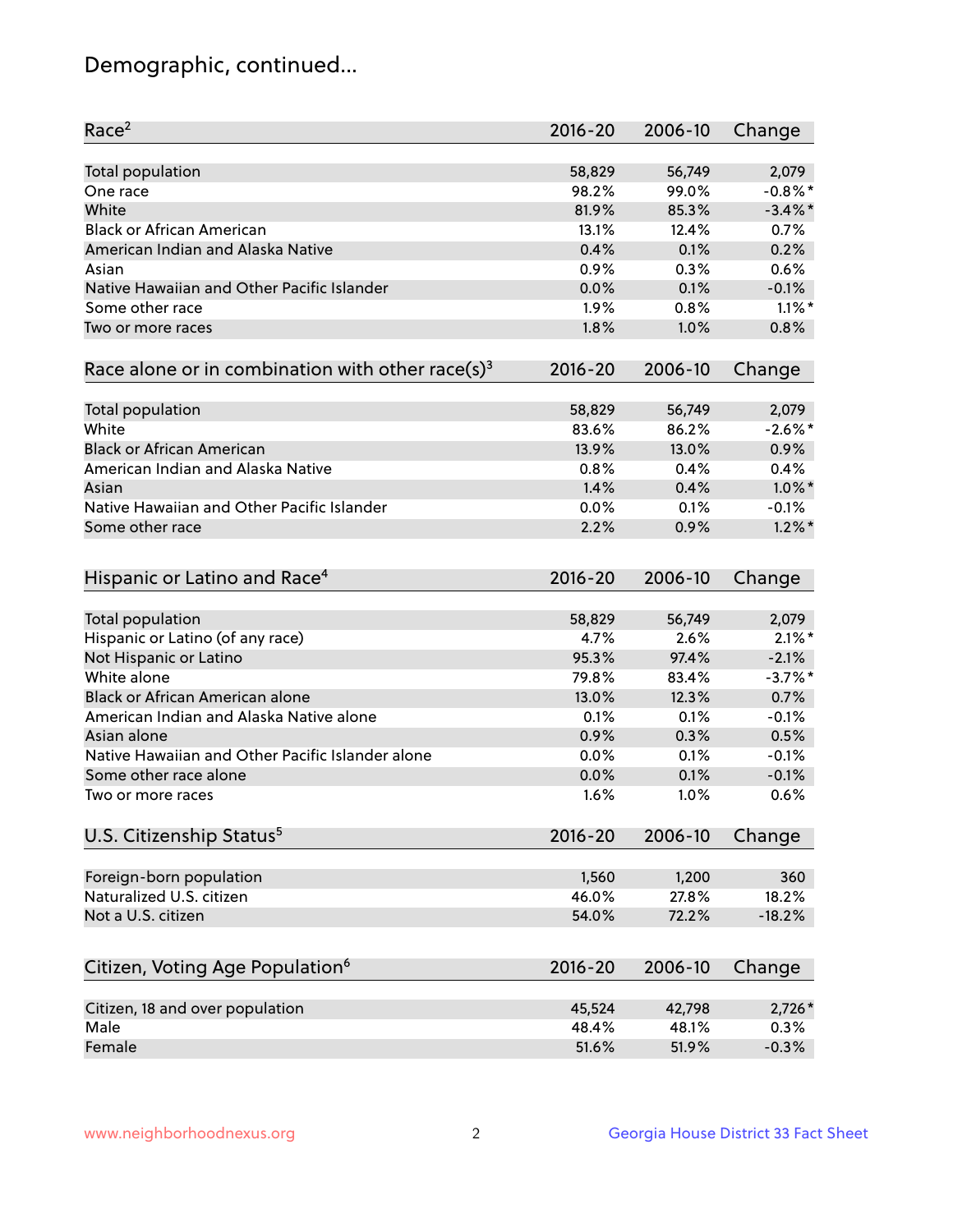#### Economic

| Income <sup>7</sup>                                 | $2016 - 20$ | 2006-10 | Change     |
|-----------------------------------------------------|-------------|---------|------------|
|                                                     |             |         |            |
| All households                                      | 22,261      | 21,518  | 743        |
| Less than \$10,000                                  | 8.5%        | 12.9%   | $-4.3\%$ * |
| \$10,000 to \$14,999                                | 6.9%        | 9.1%    | $-2.2\%$ * |
| \$15,000 to \$24,999                                | 11.7%       | 12.1%   | $-0.3%$    |
| \$25,000 to \$34,999                                | 10.8%       | 13.2%   | $-2.5%$ *  |
| \$35,000 to \$49,999                                | 13.8%       | 16.0%   | $-2.3%$    |
| \$50,000 to \$74,999                                | 19.4%       | 16.9%   | 2.5%       |
| \$75,000 to \$99,999                                | 12.4%       | 10.3%   | 2.1%       |
| \$100,000 to \$149,999                              | 10.5%       | 6.8%    | $3.6\%$ *  |
| \$150,000 to \$199,999                              | 3.4%        | 1.6%    | $1.8\%$ *  |
| \$200,000 or more                                   | 2.7%        | 1.1%    | $1.5\%$ *  |
| Median household income (dollars)                   | 47,376      | 37,498  | 9,879*     |
| Mean household income (dollars)                     | 61,700      | 49,005  | 12,696*    |
| With earnings                                       | 68.0%       | 69.7%   | $-1.7%$    |
| Mean earnings (dollars)                             | 63,283      | 52,035  | $11,248*$  |
| <b>With Social Security</b>                         | 42.6%       | 37.7%   | 4.9%*      |
| Mean Social Security income (dollars)               | 19,292      | 14,337  | 4,954*     |
| With retirement income                              | 24.3%       | 19.5%   | 4.8%*      |
| Mean retirement income (dollars)                    | 20,341      | 18,176  | 2,164      |
| With Supplemental Security Income                   | 5.9%        | 5.2%    | 0.7%       |
| Mean Supplemental Security Income (dollars)         | 9,135       | 7,640   | 1,495*     |
| With cash public assistance income                  | 1.1%        | 1.5%    | $-0.3%$    |
| Mean cash public assistance income (dollars)        | 802         | 1,672   | $-871$     |
| With Food Stamp/SNAP benefits in the past 12 months | 14.5%       | 12.1%   | $2.5%$ *   |
|                                                     |             |         |            |
| Families                                            | 15,660      | 15,511  | 149        |
| Less than \$10,000                                  | 4.4%        | 7.5%    | $-3.0\%$ * |
| \$10,000 to \$14,999                                | 4.4%        | 5.9%    | $-1.5%$    |
| \$15,000 to \$24,999                                | 9.5%        | 11.1%   | $-1.6%$    |
| \$25,000 to \$34,999                                | 8.9%        | 13.1%   | $-4.2%$ *  |
| \$35,000 to \$49,999                                | 13.8%       | 17.0%   | $-3.2%$    |
| \$50,000 to \$74,999                                | 22.1%       | 20.1%   | 2.0%       |
| \$75,000 to \$99,999                                | 15.6%       | 13.1%   | 2.5%       |
| \$100,000 to \$149,999                              | 13.7%       | 8.7%    | 4.9%*      |
| \$150,000 to \$199,999                              | 4.1%        | 2.0%    | 2.1%       |
| \$200,000 or more                                   | 3.5%        | 1.5%    | $2.0\%$ *  |
| Median family income (dollars)                      | 60,675      | 45,759  | 14,916*    |
| Mean family income (dollars)                        | 71,923      | 57,481  | 14,442*    |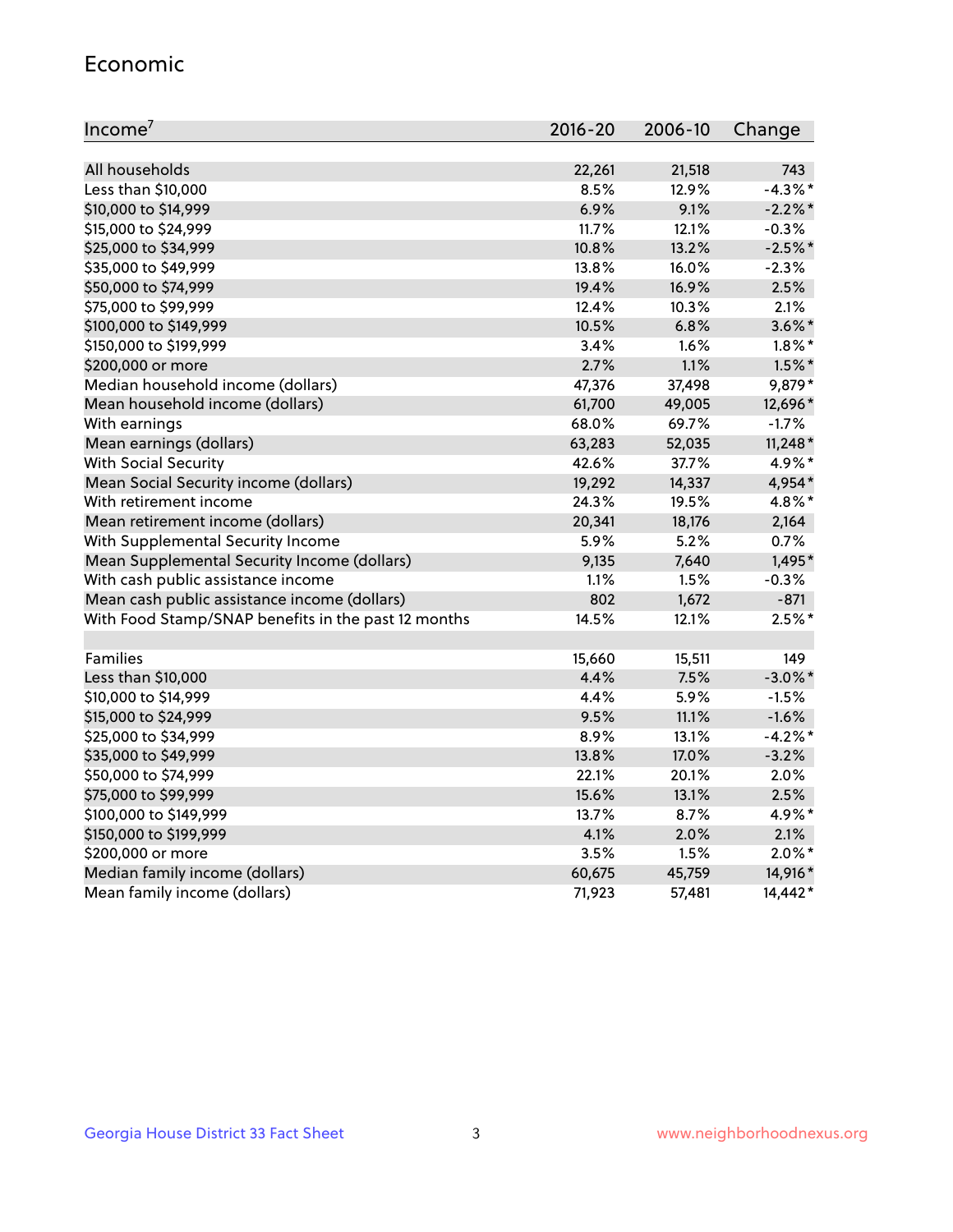## Economic, continued...

| Income, continued <sup>8</sup>                                        | $2016 - 20$ | 2006-10 | Change      |
|-----------------------------------------------------------------------|-------------|---------|-------------|
|                                                                       |             |         |             |
| Nonfamily households                                                  | 6,601       | 6,007   | 594         |
| Median nonfamily income (dollars)                                     | 23,543      | 17,878  | 5,665*      |
| Mean nonfamily income (dollars)                                       | 35,025      | 26,027  | 8,997*      |
| Median earnings for workers (dollars)                                 | 31,006      | 25,399  | 5,607*      |
| Median earnings for male full-time, year-round workers                | 42,407      | 36,209  | $6,198*$    |
| (dollars)                                                             |             |         |             |
| Median earnings for female full-time, year-round workers<br>(dollars) | 34,396      | 28,080  | $6,316*$    |
| Per capita income (dollars)                                           | 24,287      | 19,384  | 4,904*      |
|                                                                       |             |         |             |
| Families and People Below Poverty Level <sup>9</sup>                  | 2016-20     | 2006-10 | Change      |
|                                                                       |             |         |             |
| <b>All families</b>                                                   | 14.9%       | 15.3%   | $-0.5%$     |
| With related children under 18 years                                  | 26.0%       | 24.1%   | 1.8%        |
| With related children under 5 years only                              | 21.8%       | 39.4%   | $-17.5%$    |
| Married couple families                                               | 6.7%        | 8.4%    | $-1.7%$     |
| With related children under 18 years                                  | 11.9%       | 12.8%   | $-1.0%$     |
| With related children under 5 years only                              | 11.6%       | 13.4%   | $-1.8%$     |
| Families with female householder, no husband present                  | 42.2%       | 44.3%   | $-2.1%$     |
| With related children under 18 years                                  | 58.3%       | 51.3%   | 7.0%        |
| With related children under 5 years only                              | 46.6%       | 76.7%   | $-30.1%$    |
|                                                                       | 18.4%       | 19.4%   | $-1.0%$     |
| All people                                                            |             | 25.4%   | $-0.8%$     |
| Under 18 years                                                        | 24.6%       |         |             |
| Related children under 18 years                                       | 24.5%       | 24.4%   | 0.0%        |
| Related children under 5 years                                        | 21.4%       | 30.3%   | $-8.9%$     |
| Related children 5 to 17 years                                        | 25.4%       | 22.2%   | 3.2%        |
| 18 years and over                                                     | 16.7%       | 17.6%   | $-0.9%$     |
| 18 to 64 years                                                        | 17.9%       | 18.7%   | $-0.7%$     |
| 65 years and over                                                     | 13.0%       | 13.7%   | $-0.7%$     |
| People in families                                                    | 15.5%       | 16.5%   | $-1.0%$     |
| Unrelated individuals 15 years and over                               | 34.4%       | 37.5%   | $-3.2%$     |
|                                                                       |             |         |             |
| Non-Hispanic white people                                             | 16.8%       | 15.2%   | 1.6%        |
| Black or African-American people                                      | 22.7%       | 43.5%   | $-20.7\%$ * |
| Asian people                                                          | 12.9%       | 1.1%    | 11.9%       |
| Hispanic or Latino people                                             | 34.3%       | 45.8%   | $-11.5%$    |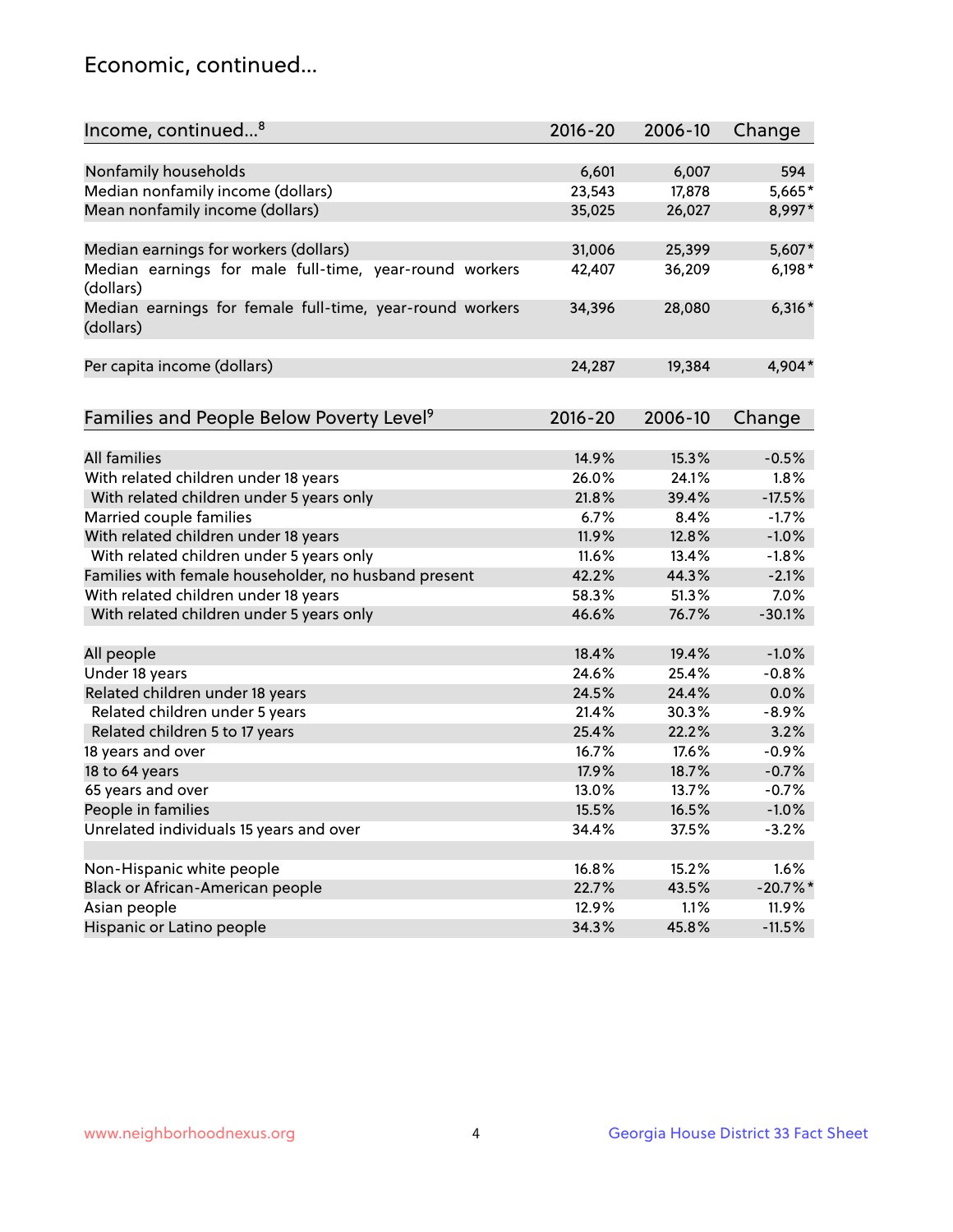## Employment

| Employment Status <sup>10</sup>                                             | $2016 - 20$ | 2006-10 | Change     |
|-----------------------------------------------------------------------------|-------------|---------|------------|
|                                                                             |             |         |            |
| Population 16 years and over                                                | 47,548      | 45,393  | $2,155*$   |
| In labor force                                                              | 54.0%       | 56.7%   | $-2.7%$    |
| Civilian labor force                                                        | 53.9%       | 56.7%   | $-2.7%$    |
| Employed                                                                    | 51.2%       | 52.5%   | $-1.3%$    |
| Unemployed                                                                  | 2.8%        | 4.2%    | $-1.4%$    |
| <b>Armed Forces</b>                                                         | 0.1%        | 0.0%    | 0.0%       |
| Not in labor force                                                          | 46.0%       | 43.3%   | 2.7%       |
|                                                                             |             |         |            |
| Civilian labor force                                                        | 25,636      | 25,716  | $-80$      |
| <b>Unemployment Rate</b>                                                    | 5.1%        | 7.3%    | $-2.2%$    |
| Females 16 years and over                                                   | 24,372      | 23,406  | 965        |
| In labor force                                                              | 48.4%       | 50.2%   | $-1.9%$    |
| Civilian labor force                                                        | 48.3%       | 50.2%   | $-1.9%$    |
| Employed                                                                    | 44.8%       | 46.7%   | $-1.9%$    |
|                                                                             |             |         |            |
| Own children of the householder under 6 years                               | 3,429       | 4,188   | $-759*$    |
| All parents in family in labor force                                        | 69.2%       | 69.8%   | $-0.6%$    |
|                                                                             |             |         |            |
| Own children of the householder 6 to 17 years                               | 8,186       | 7,977   | 209        |
| All parents in family in labor force                                        | 67.1%       | 71.5%   | $-4.4%$    |
|                                                                             |             |         |            |
| Industry <sup>11</sup>                                                      | $2016 - 20$ | 2006-10 | Change     |
|                                                                             |             |         |            |
| Civilian employed population 16 years and over                              | 24,327      | 23,828  | 499        |
| Agriculture, forestry, fishing and hunting, and mining                      | 4.9%        | 4.1%    | 0.9%       |
| Construction                                                                | 7.0%        | 9.7%    | $-2.8\%$ * |
| Manufacturing                                                               | 18.2%       | 16.4%   | 1.8%       |
| Wholesale trade                                                             | 3.0%        | 2.8%    | 0.2%       |
| Retail trade                                                                | 12.8%       | 11.9%   | 1.0%       |
| Transportation and warehousing, and utilities                               | 4.4%        | 5.4%    | $-1.0%$    |
| Information                                                                 | 0.9%        | 1.7%    | $-0.8%$    |
| Finance and insurance, and real estate and rental and leasing               | 4.2%        | 4.0%    | 0.2%       |
| Professional, scientific, and management, and administrative                | 5.8%        | 6.4%    | $-0.6%$    |
| and waste management services                                               |             |         |            |
| Educational services, and health care and social assistance                 | 18.8%       | 19.9%   | $-1.1%$    |
| Arts, entertainment, and recreation, and accommodation and<br>food services | 9.5%        | 6.9%    | $2.7\%$ *  |
| Other services, except public administration                                | 4.8%        | 4.9%    | $-0.1%$    |
| Public administration                                                       | 5.6%        | 6.0%    | $-0.4%$    |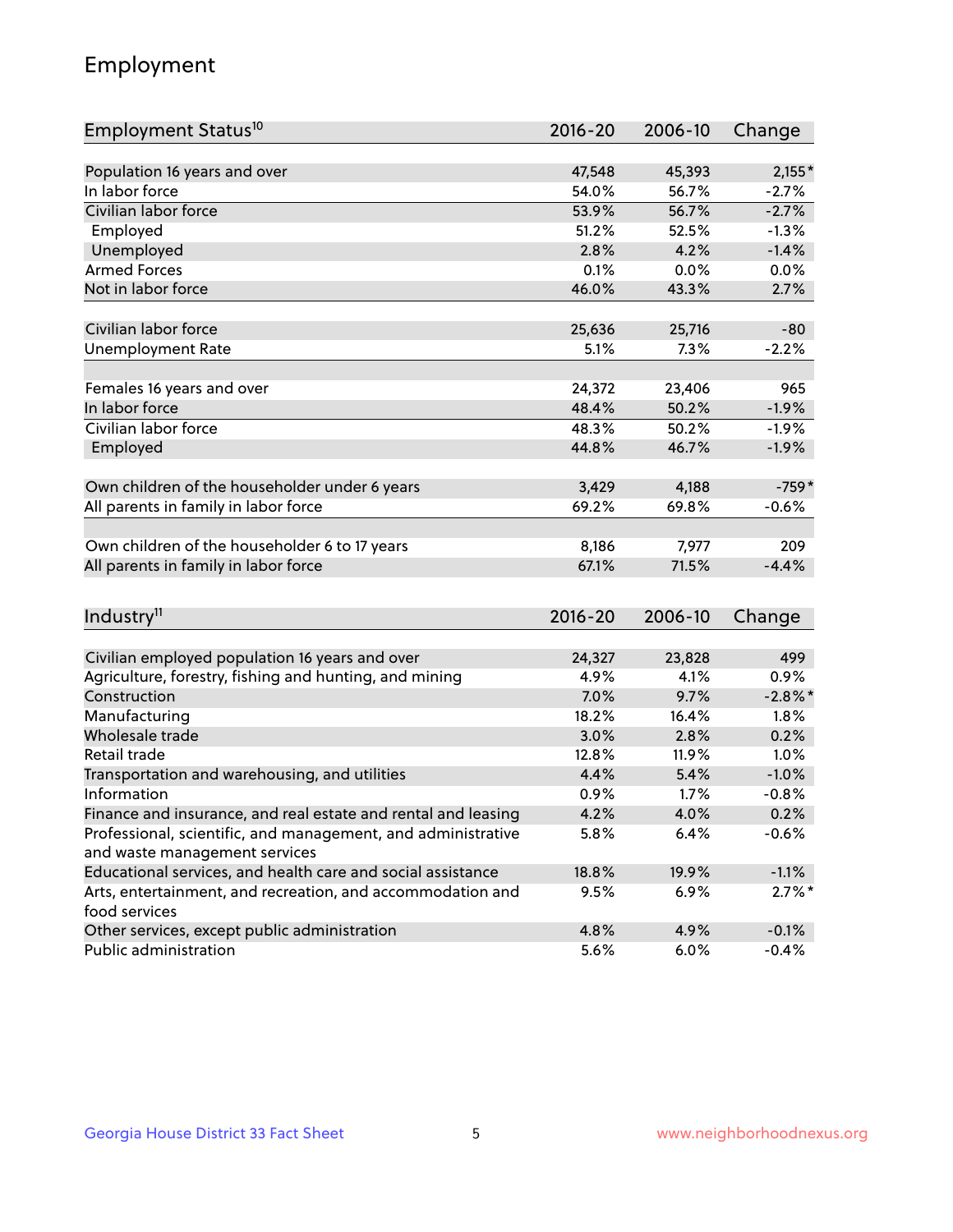## Employment, continued...

| Occupation <sup>12</sup>                                                    | $2016 - 20$ | 2006-10 | Change           |
|-----------------------------------------------------------------------------|-------------|---------|------------------|
| Civilian employed population 16 years and over                              | 24,327      | 23,828  | 499              |
| Management, business, science, and arts occupations                         | 28.3%       | 27.3%   | 1.1%             |
| Service occupations                                                         | 18.3%       | 17.0%   | 1.2%             |
| Sales and office occupations                                                | 19.7%       | 22.5%   | $-2.8\%$ *       |
|                                                                             |             |         | $-2.2%$          |
| and<br>maintenance<br>Natural<br>resources,<br>construction,<br>occupations | 13.3%       | 15.5%   |                  |
| Production, transportation, and material moving occupations                 | 20.3%       | 17.7%   | $2.7\%$ *        |
| Class of Worker <sup>13</sup>                                               | $2016 - 20$ | 2006-10 | Change           |
| Civilian employed population 16 years and over                              | 24,327      | 23,828  | 499              |
| Private wage and salary workers                                             | 78.3%       | 69.8%   | $8.5\%$ *        |
| Government workers                                                          | 14.3%       | 18.6%   | $-4.4\%$ *       |
|                                                                             | 7.0%        | 11.2%   | $-4.2%$ *        |
| Self-employed in own not incorporated business workers                      |             |         | 0.0%             |
| Unpaid family workers                                                       | 0.4%        | 0.4%    |                  |
| Job Flows <sup>14</sup>                                                     | 2019        | 2010    | Change           |
| Total Jobs in district                                                      | 15,377      | 12,412  |                  |
| Held by residents of district                                               |             |         | 2,965<br>$-4.9%$ |
|                                                                             | 51.6%       | 56.5%   |                  |
| Held by non-residents of district                                           | 48.4%       | 43.5%   | 4.9%             |
| Jobs by Industry Sector <sup>15</sup>                                       | 2019        | 2010    | Change           |
| Total Jobs in district                                                      | 15,377      | 12,412  | 2,965            |
|                                                                             | 31.1%       | 23.7%   | 7.4%             |
| Goods Producing sectors                                                     |             |         | $-1.1%$          |
| Trade, Transportation, and Utilities sectors                                | 23.4%       | 24.5%   |                  |
| All Other Services sectors                                                  | 45.5%       | 51.8%   | $-6.3%$          |
| Total Jobs in district held by district residents                           | 7,928       | 7,009   | 919              |
| <b>Goods Producing sectors</b>                                              | 31.6%       | 23.7%   | 8.0%             |
| Trade, Transportation, and Utilities sectors                                | 18.4%       | 19.2%   | $-0.8%$          |
| All Other Services sectors                                                  | 50.0%       | 57.2%   | $-7.2%$          |
|                                                                             |             |         |                  |
| Jobs by Earnings <sup>16</sup>                                              | 2019        | 2010    | Change           |
|                                                                             |             |         |                  |
| Total Jobs in district                                                      | 15,377      | 12,412  | 2,965            |
| Jobs with earnings \$1250/month or less                                     | 24.6%       | 29.4%   | $-4.8%$          |
| Jobs with earnings \$1251/month to \$3333/month                             | 41.5%       | 44.4%   | $-2.8%$          |
| Jobs with earnings greater than \$3333/month                                | 33.8%       | 26.2%   | 7.6%             |
| Total Jobs in district held by district residents                           | 7,928       | 7,009   | 919              |
| Jobs with earnings \$1250/month or less                                     | 25.6%       | 31.0%   | $-5.4%$          |
| Jobs with earnings \$1251/month to \$3333/month                             | 43.3%       | 44.3%   | $-0.9%$          |
| Jobs with earnings greater than \$3333/month                                | 31.1%       | 24.7%   | 6.3%             |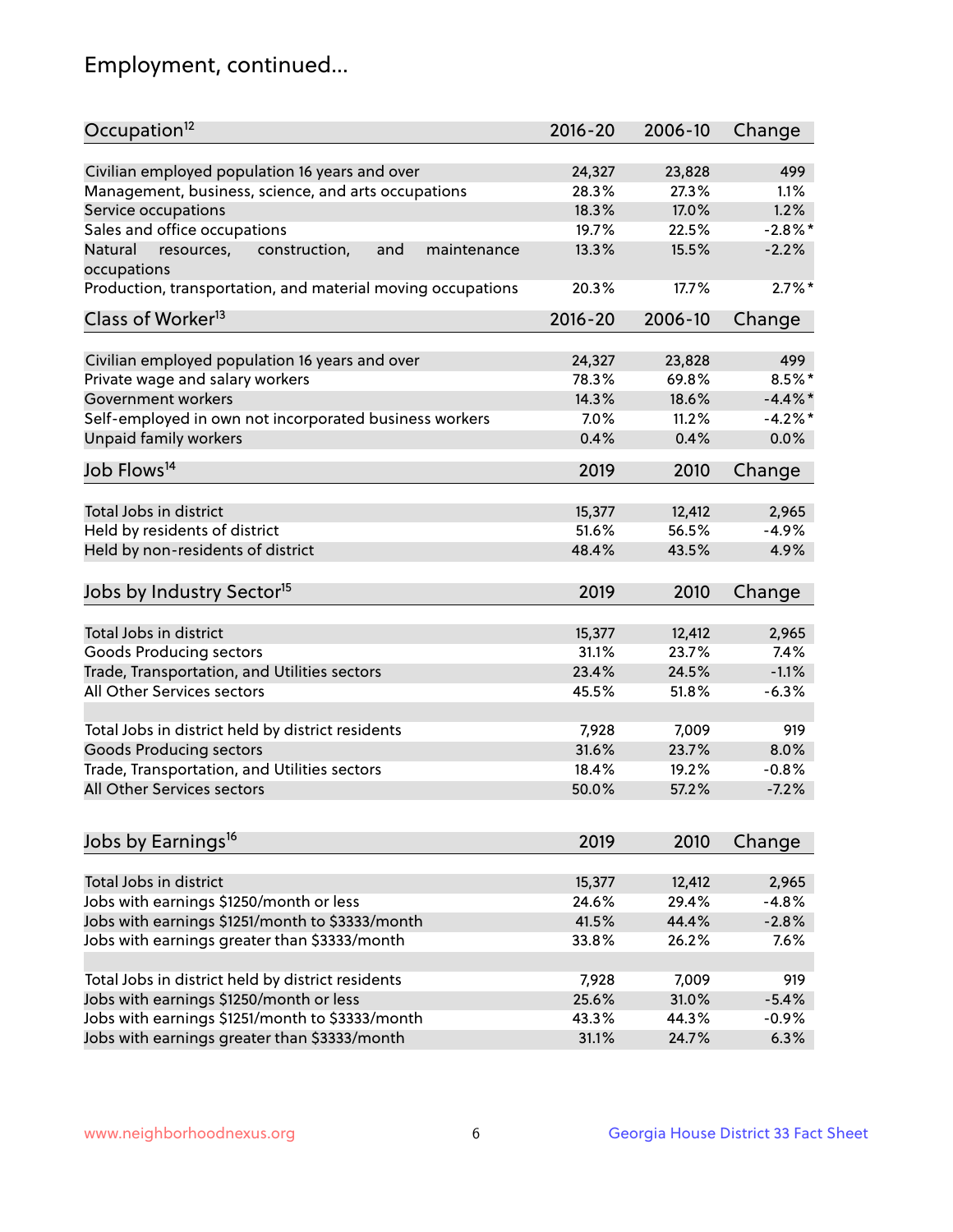## Employment, continued...

| 2019   | 2010   | Change  |
|--------|--------|---------|
|        |        |         |
| 15,377 | 12,412 | 2,965   |
| 22.9%  | 21.4%  | 1.6%    |
| 53.1%  | 58.6%  | $-5.5%$ |
| 24.0%  | 20.1%  | 4.0%    |
|        |        |         |
| 7.928  | 7,009  | 919     |
| 22.4%  | 19.1%  | 3.4%    |
| 51.8%  | 58.6%  | $-6.9%$ |
| 25.8%  | 22.3%  | 3.5%    |
|        |        |         |

#### Education

| School Enrollment <sup>18</sup>                | $2016 - 20$ | 2006-10 | Change     |
|------------------------------------------------|-------------|---------|------------|
|                                                |             |         |            |
| Population 3 years and over enrolled in school | 13,237      | 12,745  | 491        |
| Nursery school, preschool                      | 6.7%        | 6.7%    | $0.0\%$    |
| Kindergarten                                   | 6.5%        | 5.4%    | 1.0%       |
| Elementary school (grades 1-8)                 | 45.4%       | 43.4%   | 2.0%       |
| High school (grades 9-12)                      | 20.6%       | 25.0%   | $-4.4\%$   |
| College or graduate school                     | 20.7%       | 19.4%   | 1.3%       |
| Educational Attainment <sup>19</sup>           | $2016 - 20$ | 2006-10 | Change     |
|                                                |             |         |            |
| Population 25 years and over                   | 41,612      | 38,796  | 2,816*     |
| Less than 9th grade                            | 5.0%        | 7.4%    | $-2.4%$    |
| 9th to 12th grade, no diploma                  | 12.9%       | 18.1%   | $-5.3\%$ * |
| High school graduate (includes equivalency)    | 36.3%       | 39.0%   | $-2.6\%$ * |
| Some college, no degree                        | 19.9%       | 16.1%   | $3.9\%$ *  |
| Associate's degree                             | 9.4%        | 5.5%    | $3.8\%$ *  |
| Bachelor's degree                              | 10.6%       | 8.8%    | $1.7\%$ *  |
| Graduate or professional degree                | 5.9%        | 5.1%    | $0.8\%$    |
|                                                |             |         |            |
| Percent high school graduate or higher         | 82.1%       | 74.5%   | $7.6\%$ *  |
| Percent bachelor's degree or higher            | 16.5%       | 13.9%   | 2.6%       |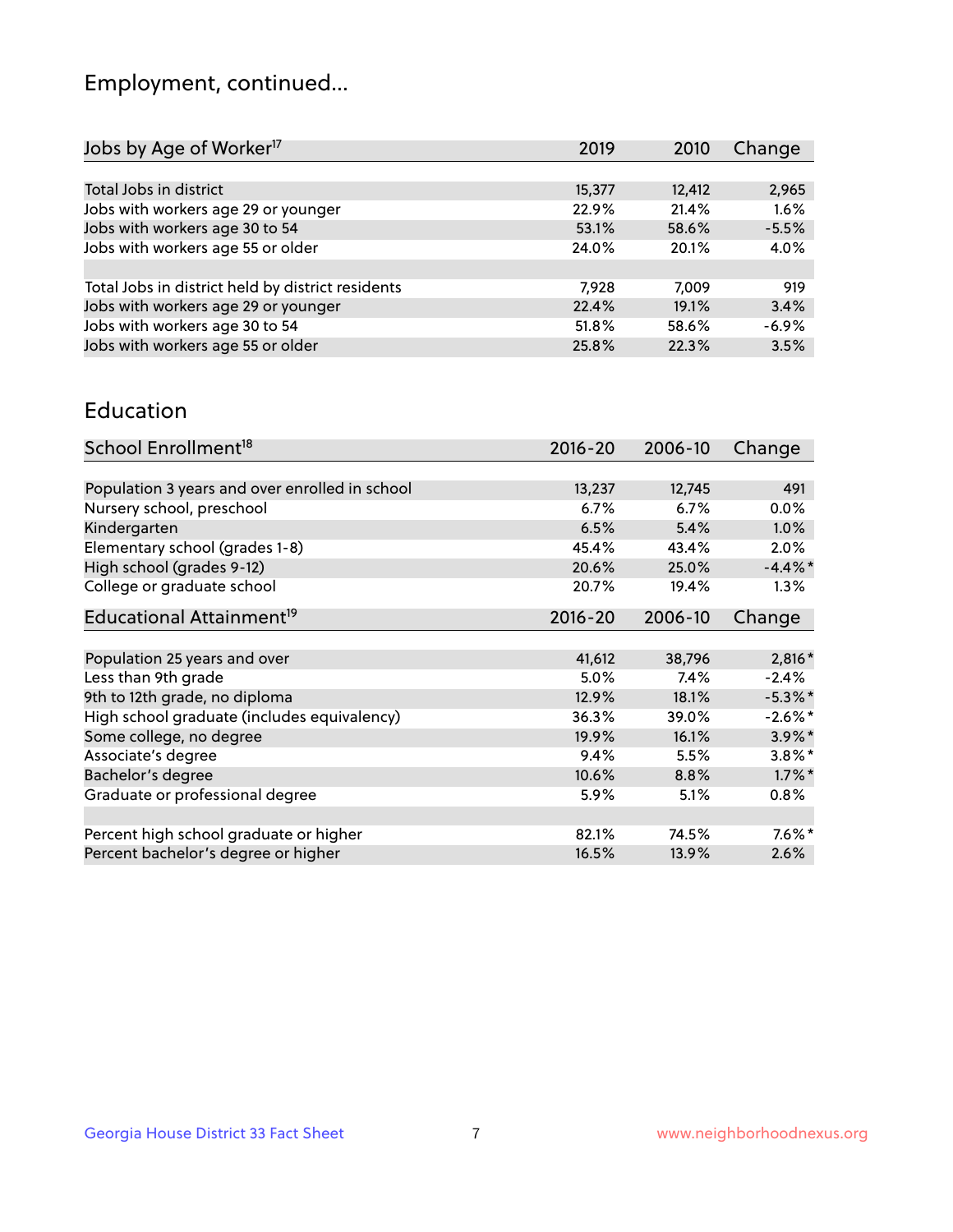## Housing

| Households by Type <sup>20</sup>                     | 2016-20     | 2006-10 | Change     |
|------------------------------------------------------|-------------|---------|------------|
|                                                      |             |         |            |
| <b>Total households</b>                              | 22,261      | 21,518  | 743        |
| Family households (families)                         | 70.3%       | 72.1%   | $-1.7%$    |
| With own children under 18 years                     | 23.9%       | 28.4%   | $-4.5%$ *  |
| Married-couple family                                | 52.1%       | 54.7%   | $-2.7%$    |
| With own children of the householder under 18 years  | 16.3%       | 19.4%   | $-3.1\%$ * |
| Male householder, no wife present, family            | 5.6%        | 4.4%    | 1.2%       |
| With own children of the householder under 18 years  | 1.7%        | 2.1%    | $-0.4%$    |
| Female householder, no husband present, family       | 12.7%       | 12.9%   | $-0.3%$    |
| With own children of the householder under 18 years  | 5.9%        | 6.9%    | $-1.0%$    |
| Nonfamily households                                 | 29.7%       | 27.9%   | 1.7%       |
| Householder living alone                             | 25.7%       | 25.3%   | 0.3%       |
| 65 years and over                                    | 12.9%       | 11.3%   | 1.6%       |
| Households with one or more people under 18 years    | 29.4%       | 33.6%   | $-4.2%$    |
| Households with one or more people 65 years and over | 37.5%       | 30.0%   | $7.5\%$ *  |
|                                                      |             |         |            |
| Average household size                               | 2.57        | 2.58    | $-0.01$    |
| Average family size                                  | 3.09        | 3.09    | $-0.00$    |
| Housing Occupancy <sup>21</sup>                      | $2016 - 20$ | 2006-10 | Change     |
|                                                      |             |         |            |
| Total housing units                                  | 28,059      | 27,227  | 832*       |
| Occupied housing units                               | 79.3%       | 79.0%   | 0.3%       |
| Vacant housing units                                 | 20.7%       | 21.0%   | $-0.3%$    |
|                                                      |             |         |            |
| Homeowner vacancy rate                               | 2.8         | 2.2     | 0.5        |
| Rental vacancy rate                                  | 6.8         | 10.3    | $-3.5$     |
| Units in Structure <sup>22</sup>                     | 2016-20     | 2006-10 | Change     |
|                                                      |             |         |            |
| Total housing units                                  | 28,059      | 27,227  | 832*       |
| 1-unit, detached                                     | 66.4%       | 67.8%   | $-1.4%$    |
| 1-unit, attached                                     | 0.8%        | 1.2%    | $-0.4%$    |
| 2 units                                              | 1.4%        | 2.3%    | $-0.9%$    |
| 3 or 4 units                                         | 1.0%        | 1.2%    | $-0.2%$    |
| 5 to 9 units                                         | 1.5%        | 0.9%    | 0.6%       |
| 10 to 19 units                                       | 0.4%        | 0.2%    | 0.2%       |
| 20 or more units                                     | 0.9%        | 0.5%    | 0.4%       |
| Mobile home                                          | 27.3%       | 25.7%   | 1.6%       |
| Boat, RV, van, etc.                                  | 0.2%        | 0.1%    | 0.1%       |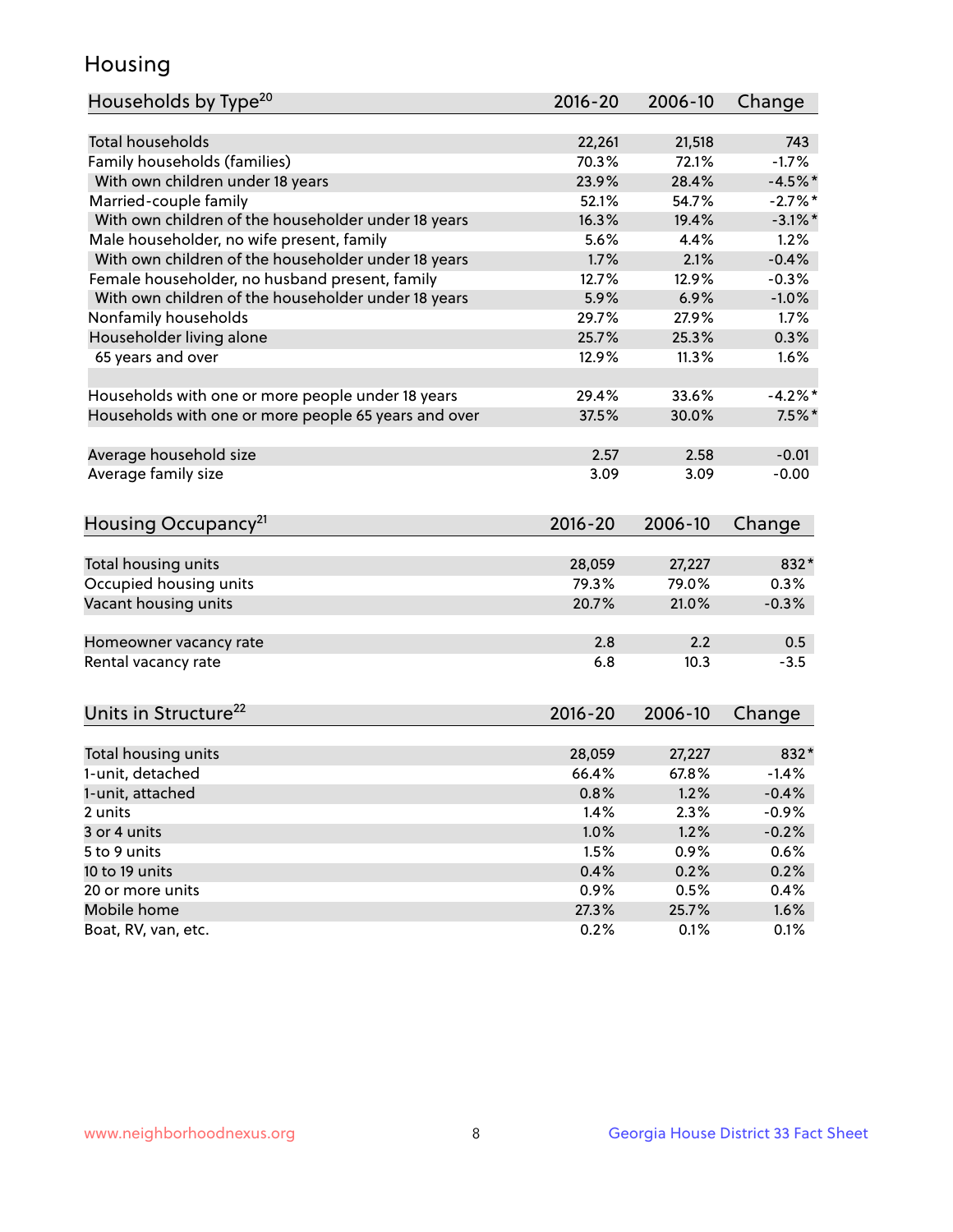## Housing, Continued...

| Year Structure Built <sup>23</sup>             | 2016-20      | 2006-10      | Change          |
|------------------------------------------------|--------------|--------------|-----------------|
| Total housing units                            | 28,059       | 27,227       | 832*            |
| Built 2014 or later                            | 2.5%         | (X)          | (X)             |
| Built 2010 to 2013                             | 1.3%         | (X)          | (X)             |
| Built 2000 to 2009                             | 17.3%        | 11.9%        | $5.4\%$ *       |
| Built 1990 to 1999                             | 23.8%        | 20.7%        | $3.1\%$ *       |
| Built 1980 to 1989                             | 16.4%        | 19.0%        | $-2.5%$ *       |
| Built 1970 to 1979                             | 14.4%        | 17.8%        | $-3.4\%$ *      |
| Built 1960 to 1969                             | 9.9%         | 11.1%        | $-1.2%$         |
| Built 1950 to 1959                             | 6.7%         | 7.2%         | $-0.4%$         |
| Built 1940 to 1949                             | 1.9%         | 4.8%         | $-2.9%$ *       |
| Built 1939 or earlier                          | 5.7%         | 7.6%         | $-1.9%$ *       |
|                                                |              |              |                 |
| Housing Tenure <sup>24</sup>                   | 2016-20      | 2006-10      | Change          |
| Occupied housing units                         | 22,261       | 21,518       | 743             |
| Owner-occupied                                 | 72.3%        | 75.4%        | $-3.1\%$ *      |
| Renter-occupied                                | 27.7%        | 24.6%        | 3.1%            |
|                                                |              |              |                 |
| Average household size of owner-occupied unit  | 2.61<br>2.48 | 2.60<br>2.55 | 0.01<br>$-0.06$ |
| Average household size of renter-occupied unit |              |              |                 |
| Residence 1 Year Ago <sup>25</sup>             | 2016-20      | 2006-10      | Change          |
| Population 1 year and over                     | 58,131       | 56,082       | 2,049           |
| Same house                                     | 90.5%        | 88.5%        | $1.9\%$ *       |
| Different house in the U.S.                    | 9.0%         | 11.4%        | $-2.4%$         |
| Same county                                    | 3.7%         | 6.5%         | $-2.7%$ *       |
| Different county                               | 5.2%         | 4.9%         | 0.4%            |
| Same state                                     | 4.1%         | 4.1%         | $-0.0%$         |
| Different state                                | 1.2%         | 0.8%         | 0.4%            |
| Abroad                                         | 0.5%         | 0.1%         | 0.4%            |
| Value of Housing Unit <sup>26</sup>            | $2016 - 20$  | 2006-10      | Change          |
|                                                |              |              |                 |
| Owner-occupied units                           | 16,088       | 16,215       | $-128$          |
| Less than \$50,000                             | 15.8%        | 16.2%        | $-0.4%$         |
| \$50,000 to \$99,999                           | 23.1%        | 24.2%        | $-1.1%$         |
| \$100,000 to \$149,999                         | 17.6%        | 17.1%        | 0.5%            |
| \$150,000 to \$199,999                         | 12.9%        | 14.1%        | $-1.2%$         |
| \$200,000 to \$299,999                         | 14.2%        | 12.6%        | 1.7%            |
| \$300,000 to \$499,999                         | 11.8%        | 10.4%        | 1.4%            |
| \$500,000 to \$999,999                         | 3.6%         | 4.4%         | $-0.8%$         |
| \$1,000,000 or more                            | 0.9%         | 1.0%         | $-0.1%$         |
| Median (dollars)                               | 130,122      | 126,032      | 4,090           |
| Mortgage Status <sup>27</sup>                  | $2016 - 20$  | 2006-10      | Change          |
| Owner-occupied units                           | 16,088       | 16,215       | $-128$          |
| Housing units with a mortgage                  | 44.6%        | 50.0%        | $-5.4\%$ *      |
| Housing units without a mortgage               | 55.4%        | 50.0%        | $5.4\%$ *       |
|                                                |              |              |                 |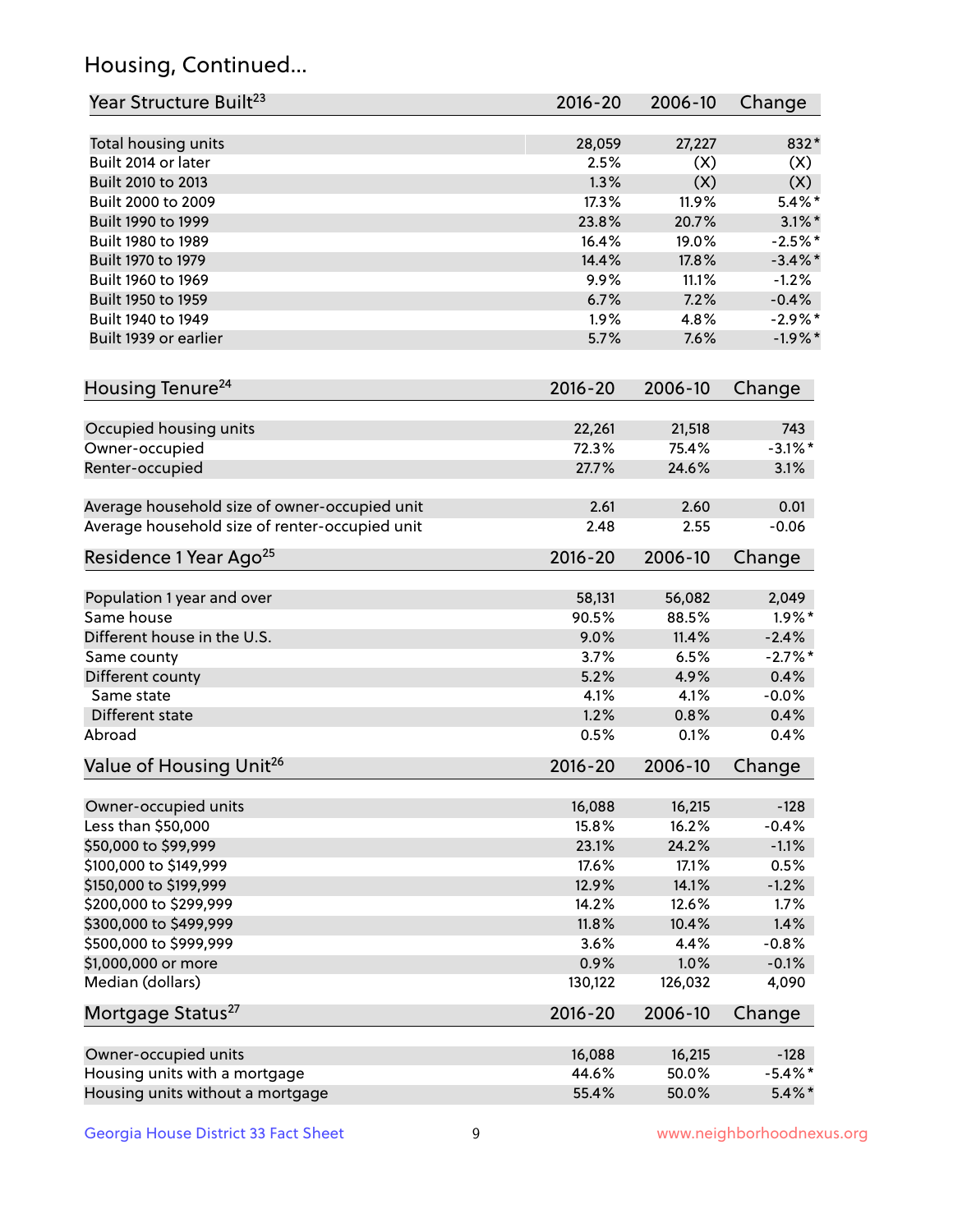## Housing, Continued...

| Selected Monthly Owner Costs <sup>28</sup>                                            | $2016 - 20$ | 2006-10 | Change     |
|---------------------------------------------------------------------------------------|-------------|---------|------------|
| Housing units with a mortgage                                                         | 7,176       | 8,106   | $-931*$    |
| Less than \$300                                                                       | 0.0%        | 0.0%    | 0.0%       |
| \$300 to \$499                                                                        | 2.4%        | 4.1%    | $-1.7%$    |
| \$500 to \$999                                                                        | 38.7%       | 42.8%   | $-4.1%$    |
| \$1,000 to \$1,499                                                                    | 26.5%       | 29.1%   | $-2.6%$    |
| \$1,500 to \$1,999                                                                    | 17.9%       | 13.9%   | 4.0%       |
| \$2,000 to \$2,999                                                                    | 12.5%       | 7.4%    | 5.2%       |
| \$3,000 or more                                                                       | 1.9%        | 2.7%    | $-0.7%$    |
| Median (dollars)                                                                      | 1,136       | 1,053   | 83*        |
| Housing units without a mortgage                                                      | 8,912       | 8,109   | 803*       |
| Less than \$150                                                                       | 4.3%        | 8.3%    | $-4.0%$    |
| \$150 to \$249                                                                        | 17.7%       | 25.7%   | $-8.0\%$ * |
| \$250 to \$349                                                                        | 24.6%       | 26.9%   | $-2.3%$    |
| \$350 to \$499                                                                        | 32.0%       | 24.1%   | $7.9\%$ *  |
| \$500 to \$699                                                                        | 15.1%       | 11.4%   | 3.7%       |
| \$700 or more                                                                         | 6.3%        | 3.7%    | 2.7%       |
| Median (dollars)                                                                      | 364         | 305     | 59*        |
| Selected Monthly Owner Costs as a Percentage of<br>Household Income <sup>29</sup>     | $2016 - 20$ | 2006-10 | Change     |
| Housing units with a mortgage (excluding units where<br>SMOCAPI cannot be computed)   | 7,173       | 8,053   | $-880$     |
| Less than 20.0 percent                                                                | 49.1%       | 32.8%   | $16.3\%$ * |
| 20.0 to 24.9 percent                                                                  | 11.9%       | 17.2%   | $-5.3\%$ * |
| 25.0 to 29.9 percent                                                                  | 8.3%        | 13.0%   | $-4.7\%$ * |
| 30.0 to 34.9 percent                                                                  | 5.4%        | 6.5%    | $-1.2%$    |
| 35.0 percent or more                                                                  | 25.4%       | 30.5%   | $-5.1%$    |
| Not computed                                                                          | 3           | 53      | $-50$      |
| Housing unit without a mortgage (excluding units where<br>SMOCAPI cannot be computed) | 8,848       | 7,963   | 884        |
| Less than 10.0 percent                                                                | 51.8%       | 47.7%   | $4.1\%$ *  |
| 10.0 to 14.9 percent                                                                  | 18.3%       | 19.5%   | $-1.2%$    |
| 15.0 to 19.9 percent                                                                  | 7.7%        | 9.4%    | $-1.7%$    |
| 20.0 to 24.9 percent                                                                  | 6.9%        | 6.2%    | 0.8%       |
| 25.0 to 29.9 percent                                                                  | 4.6%        | 3.9%    | 0.7%       |
| 30.0 to 34.9 percent                                                                  | 1.8%        | 3.9%    | $-2.1%$    |
| 35.0 percent or more                                                                  | 8.9%        | 9.4%    | $-0.6%$    |
| Not computed                                                                          | 64          | 146     | $-82$      |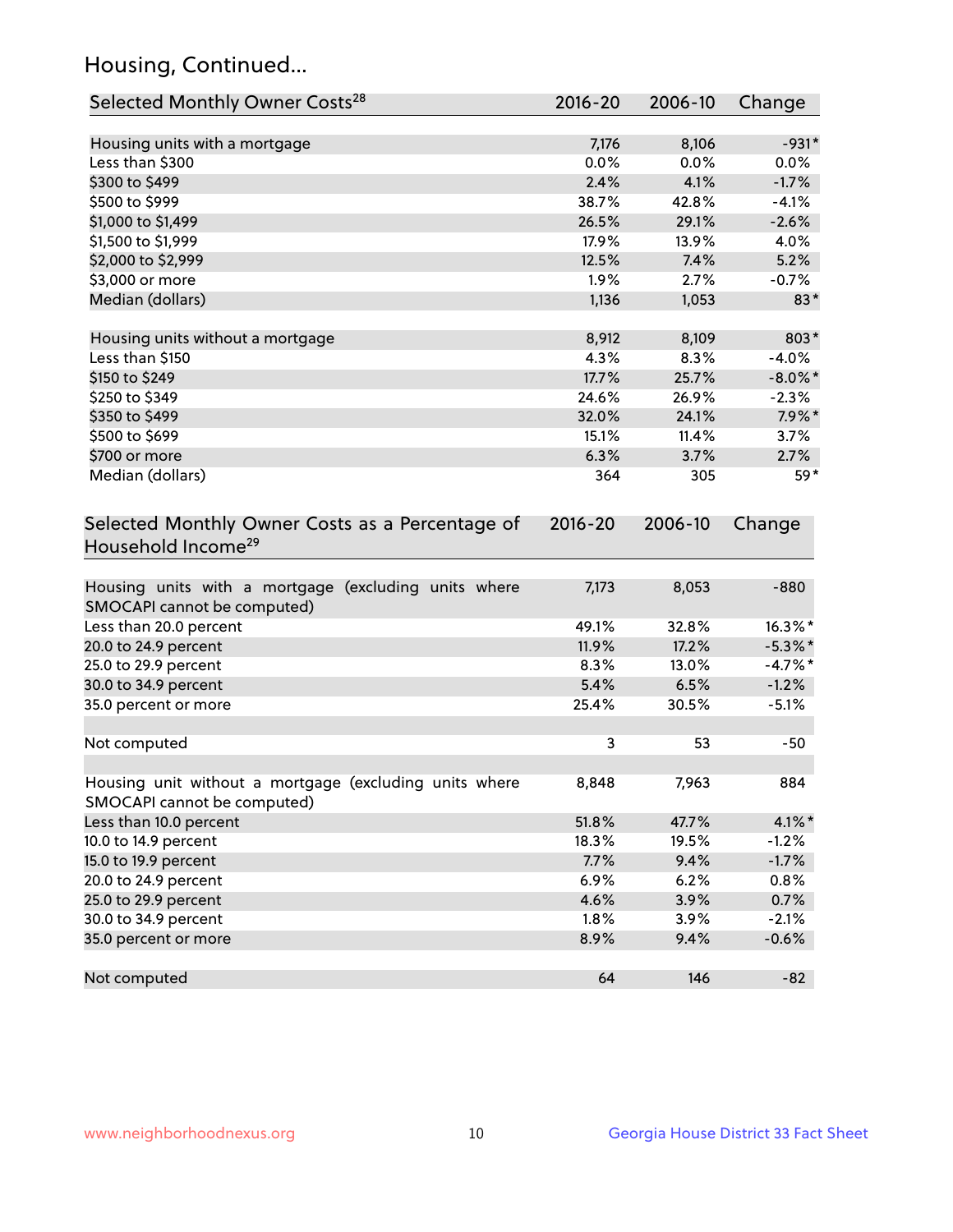### Housing, Continued...

| Gross Rent <sup>30</sup>   | 2016-20 | 2006-10 | Change   |
|----------------------------|---------|---------|----------|
|                            |         |         |          |
| Occupied units paying rent | 5,168   | 4,433   | 735*     |
| Less than \$200            | 1.4%    | 5.5%    | $-4.1%$  |
| \$200 to \$499             | 18.1%   | 32.5%   | $-14.4%$ |
| \$500 to \$749             | 40.2%   | 36.0%   | 4.2%     |
| \$750 to \$999             | 27.9%   | 20.4%   | 7.5%     |
| \$1,000 to \$1,499         | 9.3%    | 4.2%    | 5.1%     |
| \$1,500 to \$1,999         | 1.9%    | 0.6%    | 1.3%     |
| \$2,000 or more            | 1.2%    | 0.8%    | 0.4%     |
| Median (dollars)           | 703     | 576     | $127*$   |
|                            |         |         |          |
| No rent paid               | 1,005   | 869     | 136      |
|                            |         |         |          |
|                            |         |         |          |

| Gross Rent as a Percentage of Household Income <sup>31</sup>                   | $2016 - 20$ | 2006-10 | Change  |
|--------------------------------------------------------------------------------|-------------|---------|---------|
|                                                                                |             |         |         |
| Occupied units paying rent (excluding units where GRAPI<br>cannot be computed) | 4,868       | 4,235   | 633     |
| Less than 15.0 percent                                                         | 18.7%       | 14.8%   | 3.9%    |
| 15.0 to 19.9 percent                                                           | 10.1%       | 8.3%    | 1.9%    |
| 20.0 to 24.9 percent                                                           | 15.6%       | 12.5%   | 3.1%    |
| 25.0 to 29.9 percent                                                           | 9.5%        | 14.0%   | $-4.4%$ |
| 30.0 to 34.9 percent                                                           | 9.0%        | $7.0\%$ | 2.0%    |
| 35.0 percent or more                                                           | 37.1%       | 43.5%   | $-6.5%$ |
|                                                                                |             |         |         |
| Not computed                                                                   | 1,305       | 1,068   | 238     |

### Transportation

| Commuting to Work <sup>32</sup>           | 2016-20  | 2006-10 | Change  |
|-------------------------------------------|----------|---------|---------|
|                                           |          |         |         |
| Workers 16 years and over                 | 24,088   | 23,242  | 846     |
| Car, truck, or van - drove alone          | 82.4%    | 80.8%   | 1.6%    |
| Car, truck, or van - carpooled            | $11.0\%$ | 10.5%   | 0.5%    |
| Public transportation (excluding taxicab) | $0.4\%$  | $0.0\%$ | 0.4%    |
| Walked                                    | $1.8\%$  | 2.6%    | $-0.8%$ |
| Other means                               | 0.4%     | 0.9%    | $-0.6%$ |
| Worked at home                            | 4.1%     | 5.2%    | $-1.1%$ |
|                                           |          |         |         |
| Mean travel time to work (minutes)        | 23.9     | 22.9    | 1.0     |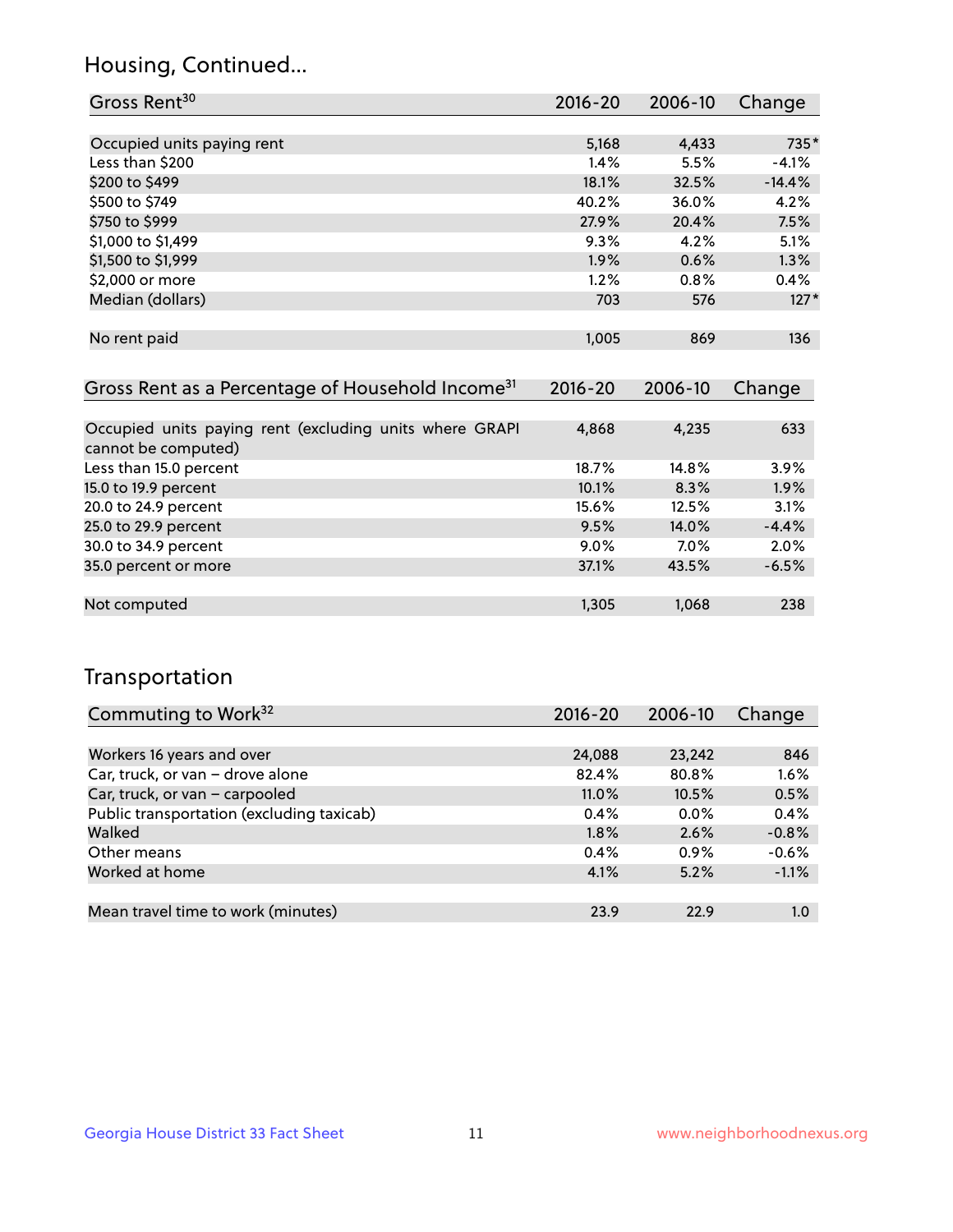## Transportation, Continued...

| Vehicles Available <sup>33</sup> | $2016 - 20$ | 2006-10 | Change  |
|----------------------------------|-------------|---------|---------|
|                                  |             |         |         |
| Occupied housing units           | 22,261      | 21,518  | 743     |
| No vehicles available            | 4.7%        | 6.4%    | $-1.7%$ |
| 1 vehicle available              | 28.5%       | 26.7%   | 1.8%    |
| 2 vehicles available             | 34.0%       | 35.6%   | $-1.6%$ |
| 3 or more vehicles available     | 32.7%       | 31.3%   | 1.5%    |

#### Health

| Health Insurance coverage <sup>34</sup>                 | 2016-20 |
|---------------------------------------------------------|---------|
|                                                         |         |
| Civilian Noninstitutionalized Population                | 57,668  |
| With health insurance coverage                          | 85.9%   |
| With private health insurance coverage                  | 59.8%   |
| With public health coverage                             | 40.7%   |
| No health insurance coverage                            | 14.1%   |
| Civilian Noninstitutionalized Population Under 19 years | 13,204  |
| No health insurance coverage                            | 10.4%   |
| Civilian Noninstitutionalized Population 19 to 64 years | 32,894  |
| In labor force:                                         | 23,587  |
| Employed:                                               | 22,369  |
| With health insurance coverage                          | 83.0%   |
| With private health insurance coverage                  | 80.1%   |
| With public coverage                                    | 5.9%    |
| No health insurance coverage                            | 17.0%   |
| Unemployed:                                             | 1,219   |
| With health insurance coverage                          | 52.4%   |
| With private health insurance coverage                  | 31.5%   |
| With public coverage                                    | 20.9%   |
| No health insurance coverage                            | 47.6%   |
| Not in labor force:                                     | 9,307   |
| With health insurance coverage                          | 75.1%   |
| With private health insurance coverage                  | 41.4%   |
| With public coverage                                    | 42.1%   |
| No health insurance coverage                            | 24.9%   |